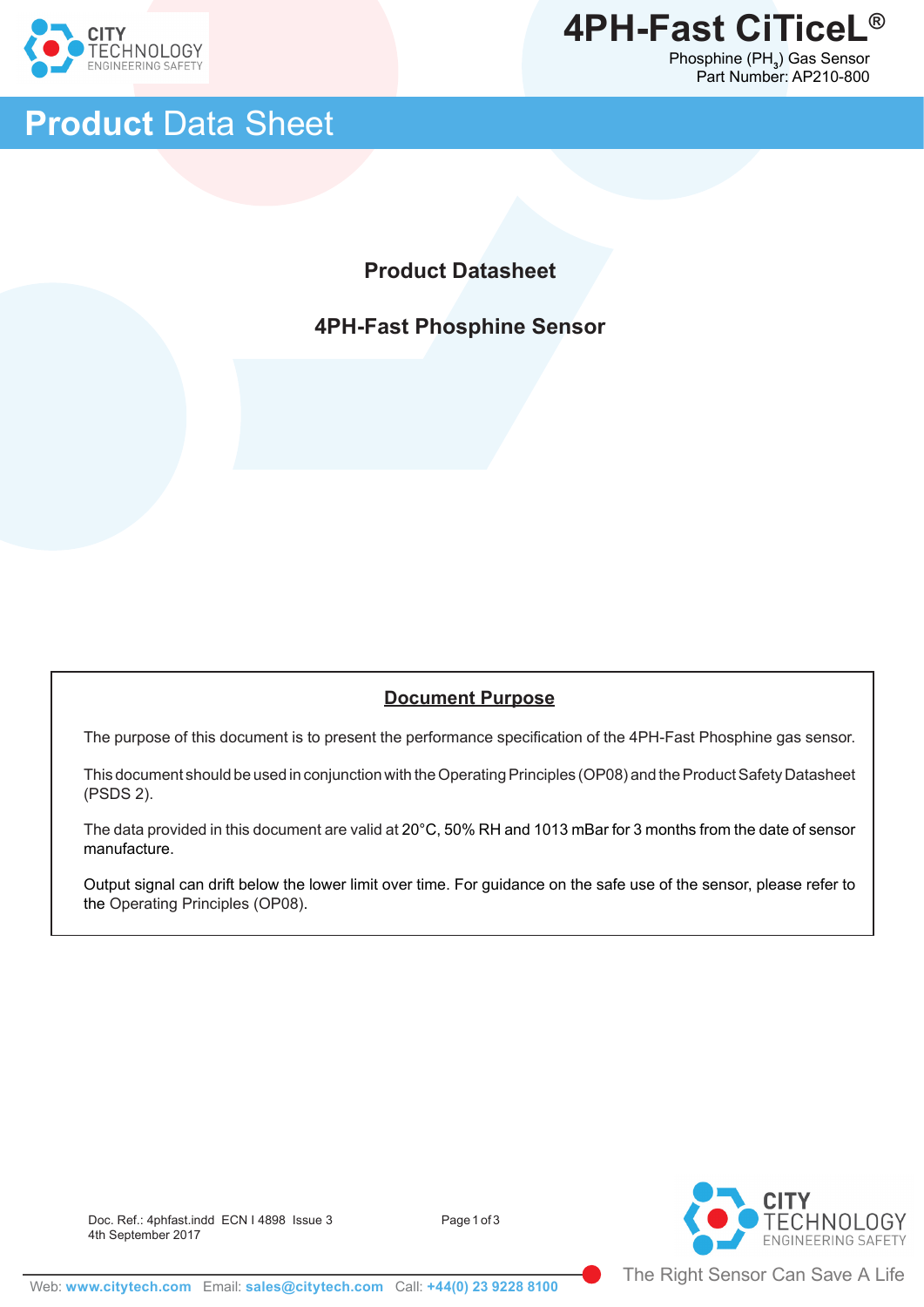

**Product Dimensions**

015

**TOP** 

eces.  $0.6$ ธุ่

# **Product** Data Sheet

CHNOLOGY **VEERING SAFETY** 

## **Key Features & Benefits:** • **Industry leading reliability**

- 
- **Improved performance variability**

DO NOT **OBSCURE** 

 $+0$ <br>Ø20.4-0.3

 $16.6 - 0.3$ 

### **Technical Specifications**

#### **MEASUREMENT**

**Operating Principle** | 3-electrode electrochemical **Measurement Range** | 0-5 ppm PH<sub>3</sub> **Maximum Overload** | 20 ppm PH<sub>3</sub> **Resolution**  $|$  < 0.05 ppm **Filter** | None 1.7 ± 0.3 µA/ppm < 60 seconds **Baseline Offset (clean air)\*** | -0.05 to +0.2 ppm equivalent **Zero Shift (+20°C to +40°C)**  $|$  < 0.07 ppm equivalent **Repeatability** | 2% of signal Linear **Linearity** (Electronics dependent) **Sensitivity\* Response Time (T<sub>90</sub>)\*** 

#### **ELECTRICAL**

**Recommended Load Resistor** │ 10 Ω **Bias Voltage** | Not required

#### **MECHANICAL**

**Housing Material** | ABS **Weight** | 5g (approx.) **Orientation** | Any

#### **ENVIRONMENTAL**

**Operating Temperature Range** <code>|-20°C</code> to +50°C **Operating Pressure Range** | 1 atm ± 10% **Operating Humidity Range** | 15% to 90% RH non-condensing

#### **LIFETIME**

**Long Term Output Drift**  $|$  < 2% signal drift / month **Recommended Storage Temp** | 0 to 20°C **Expected Operating Life** 2 years in air **Storage Life** | 6 months in sealed container



 $Ø1.5$ 



All dimensions in mm All tolerances ±0.15 mm unless otherwise stated

**IMPORTANT NOTE:** Connection should be made via PCB sockets only. Soldering to the pins will seriously damage your sensor.

**\* Specifications are valid at 20°C, 50% RH and 1013 mBar, using City Technology recommended circuitry. Performance characteristics outline the performance of sensors supplied within the first 3 months. Output signal can drift below the lower limit over time.** 

Doc. Ref.: 4phfast.indd ECN I 4898 Issue 3 Page 2 of 3 4th September 2017